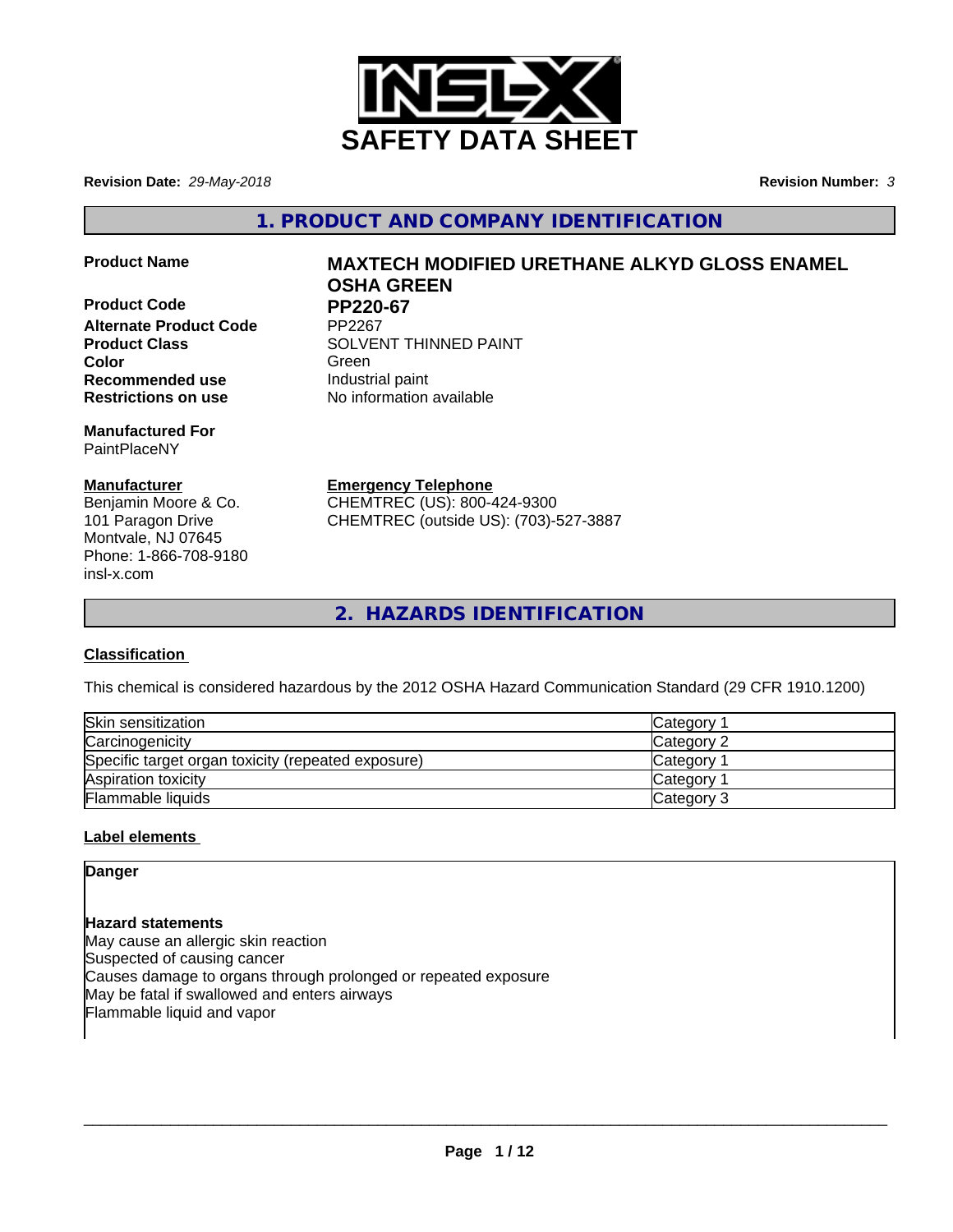### \_\_\_\_\_\_\_\_\_\_\_\_\_\_\_\_\_\_\_\_\_\_\_\_\_\_\_\_\_\_\_\_\_\_\_\_\_\_\_\_\_\_\_\_\_\_\_\_\_\_\_\_\_\_\_\_\_\_\_\_\_\_\_\_\_\_\_\_\_\_\_\_\_\_\_\_\_\_\_\_\_\_\_\_\_\_\_\_\_\_\_\_\_ PP220-67 - **MAXTECH MODIFIED URETHANE ALKYD GLOSS ENAMEL OSHA GREEN**



**Appearance** liquid

**Odor** solvent

## **Precautionary Statements - Prevention**

Obtain special instructions before use Do not handle until all safety precautions have been read and understood Use personal protective equipment as required Contaminated work clothing should not be allowed out of the workplace Wear protective gloves Do not breathe dust/fume/gas/mist/vapors/spray Wash face, hands and any exposed skin thoroughly after handling Do not eat, drink or smoke when using this product Keep away from heat, hot surfaces, sparks, open flames and other ignition sources. No smoking Keep container tightly closed Ground/bond container and receiving equipment Use explosion-proof electrical/ventilating/lighting/equipment Use only non-sparking tools Take precautionary measures against static discharge

## **Precautionary Statements - Response**

IF exposed or concerned: Get medical advice/attention **Skin** If skin irritation or rash occurs: Get medical advice/attention Wash contaminated clothing before reuse IF ON SKIN (or hair): Remove/Take off immediately all contaminated clothing. Rinse skin with water/shower **Ingestion** IF SWALLOWED: Immediately call a POISON CENTER or doctor/physician Do NOT induce vomiting **Fire** In case of fire: Use CO2, dry chemical, or foam for extinction

## **Precautionary Statements - Storage**

Store locked up Store in a well-ventilated place. Keep cool

## **Precautionary Statements - Disposal**

Dispose of contents/container to an approved waste disposal plant

## **Hazards not otherwise classified (HNOC)**

Rags, steel wool or waste soaked with this product may spontaneously catch fire if improperly discarded

#### **Other information**

No information available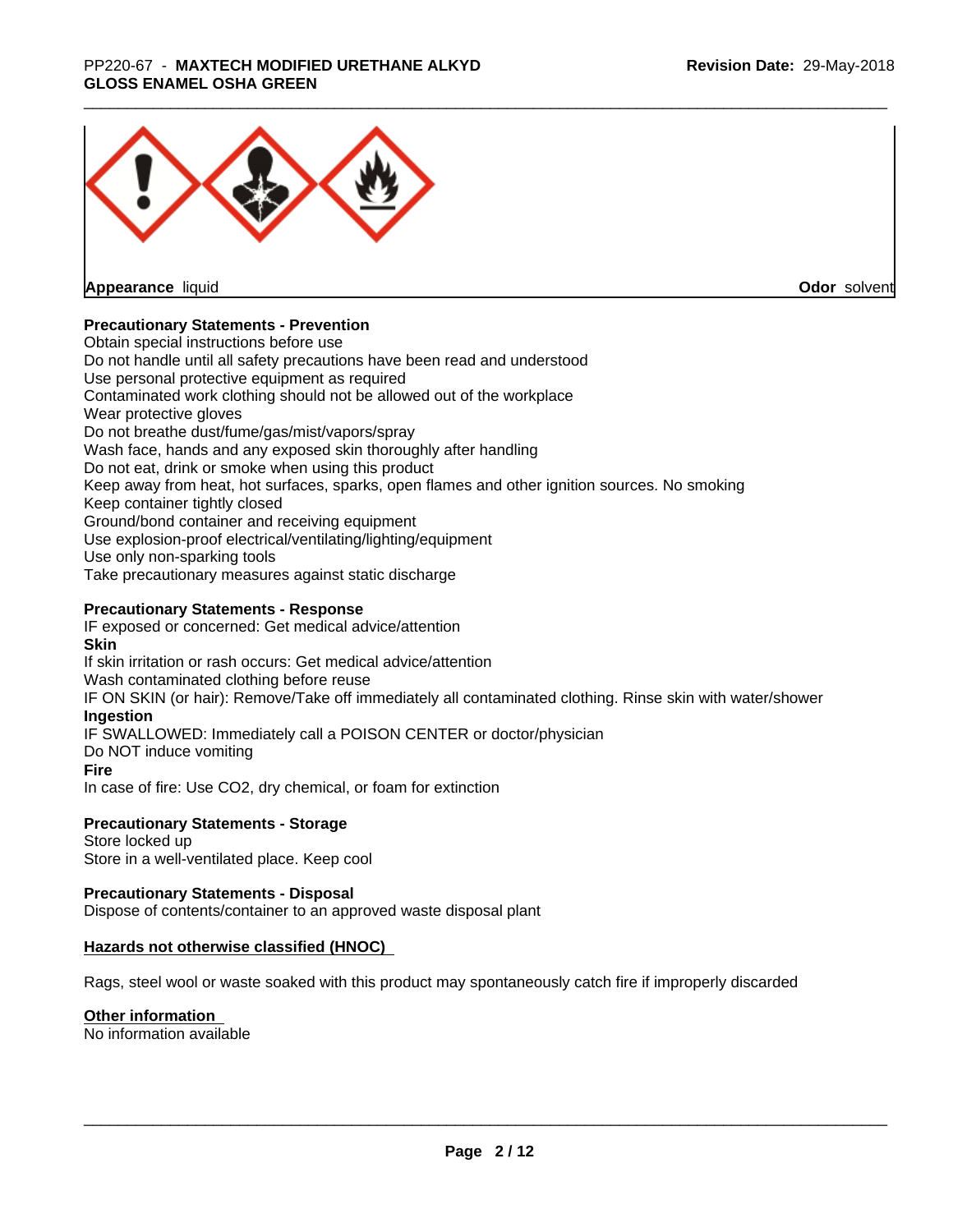# **3. COMPOSITION/INFORMATION ON INGREDIENTS**

| <b>Chemical name</b>                       | <b>CAS No.</b> | Weight-% |
|--------------------------------------------|----------------|----------|
| Stoddard solvent                           | 8052-41-3      | 25       |
| Limestone                                  | 1317-65-3      | 10       |
| Kaolin                                     | 1332-58-7      | 10       |
| Titanium dioxide                           | 13463-67-7     | 10       |
| Solvent naphtha, petroleum, light aromatic | 64742-95-6     |          |
| 1,2,4-Trimethylbenzene                     | 95-63-6        |          |
| Methyl ethyl ketoxime                      | 96-29-7        | 0.5      |
| Cobalt bis(2-ethylhexanoate)               | 136-52-7       | 0.5      |
| Ethyl benzene                              | $100 - 41 - 4$ | 0.5      |

|                                                  | 4. FIRST AID MEASURES                                                                                                                                                                                                               |
|--------------------------------------------------|-------------------------------------------------------------------------------------------------------------------------------------------------------------------------------------------------------------------------------------|
| <b>General Advice</b>                            | If symptoms persist, call a physician. Show this safety data sheet to the doctor in<br>attendance.                                                                                                                                  |
| <b>Eye Contact</b>                               | Immediately flush with plenty of water. After initial flushing, remove any contact<br>lenses and continue flushing for at least 15 minutes. Keep eye wide open while<br>rinsing. If symptoms persist, call a physician.             |
| <b>Skin Contact</b>                              | Wash off immediately with soap and plenty of water while removing all<br>contaminated clothes and shoes. If skin irritation persists, call a physician. Wash<br>clothing before reuse. Destroy contaminated articles such as shoes. |
| <b>Inhalation</b>                                | Move to fresh air. If symptoms persist, call a physician.<br>If not breathing, give artificial respiration. Call a physician immediately.                                                                                           |
| Ingestion                                        | Clean mouth with water and afterwards drink plenty of water. Do not induce<br>vomiting without medical advice. Never give anything by mouth to an unconscious<br>person. Consult a physician.                                       |
| <b>Protection Of First-Aiders</b>                | Use personal protective equipment.                                                                                                                                                                                                  |
| <b>Most Important</b><br><b>Symptoms/Effects</b> | May cause allergic skin reaction.                                                                                                                                                                                                   |
| <b>Notes To Physician</b>                        | Treat symptomatically.                                                                                                                                                                                                              |

# **5. FIRE-FIGHTING MEASURES**

| <b>Suitable Extinguishing Media</b>                                    | Foam, dry powder or water. Use extinguishing measures<br>that are appropriate to local circumstances and the<br>surrounding environment.     |
|------------------------------------------------------------------------|----------------------------------------------------------------------------------------------------------------------------------------------|
| <b>Protective Equipment And Precautions For</b><br><b>Firefighters</b> | As in any fire, wear self-contained breathing apparatus<br>pressure-demand, MSHA/NIOSH (approved or equivalent)<br>and full protective gear. |
| <b>Specific Hazards Arising From The Chemical</b>                      | Combustible material. Closed containers may rupture if<br>exposed to fire or extreme heat. Keep product and empty                            |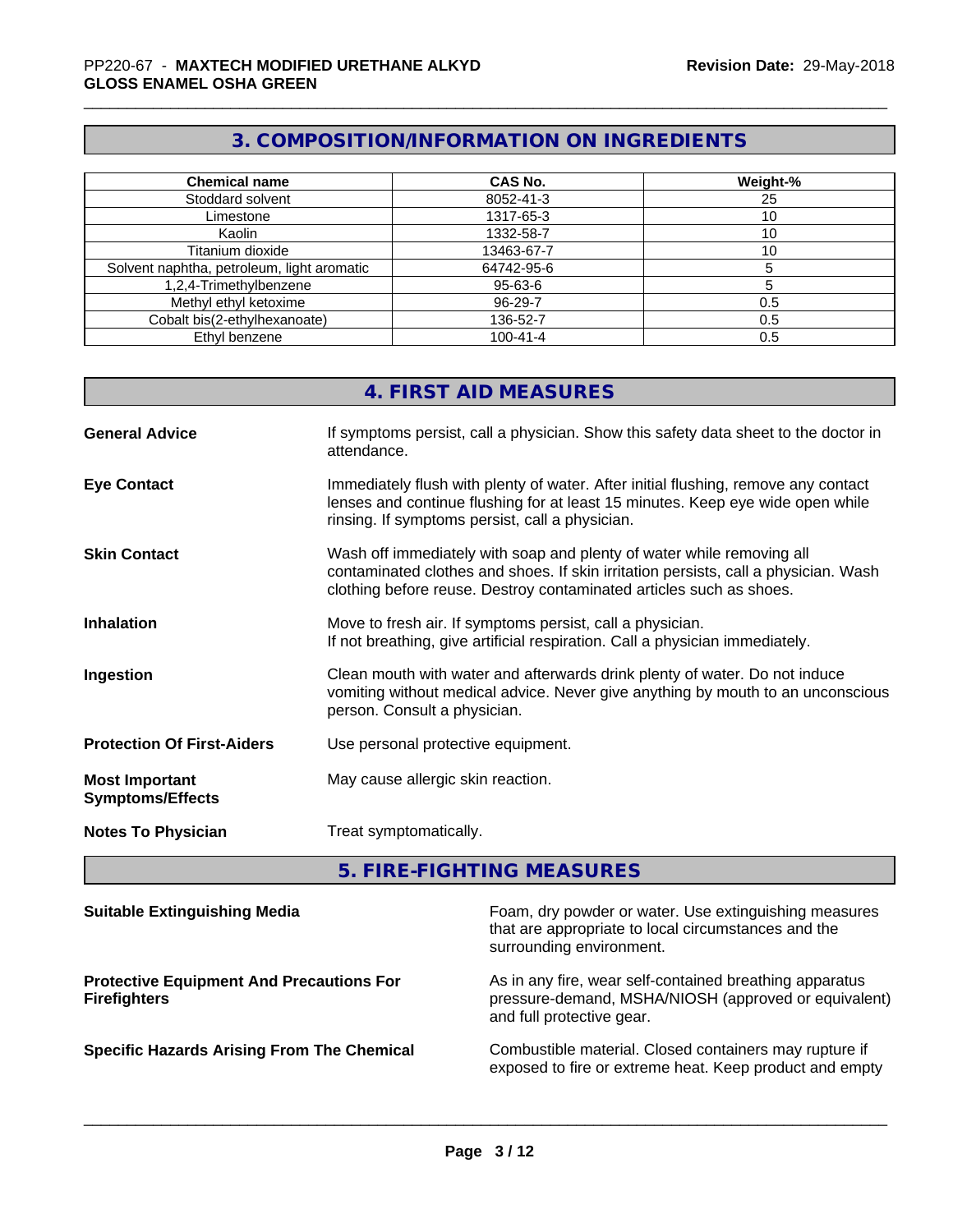|                                                                                  | container away from heat and sources of ignition. Thermal<br>decomposition can lead to release of irritating gases and<br>vapors. |
|----------------------------------------------------------------------------------|-----------------------------------------------------------------------------------------------------------------------------------|
| <b>Sensitivity To Mechanical Impact</b>                                          | No                                                                                                                                |
| <b>Sensitivity To Static Discharge</b>                                           | Yes                                                                                                                               |
| <b>Flash Point Data</b><br>Flash Point (°F)<br>Flash Point (°C)<br><b>Method</b> | 104<br>40<br><b>PMCC</b>                                                                                                          |
| <b>Flammability Limits In Air</b>                                                |                                                                                                                                   |
| Lower flammability limit:<br><b>Upper flammability limit:</b>                    | Not available<br>Not available                                                                                                    |
| <b>NFPA</b><br>Health: 1<br><b>Flammability: 2</b>                               | <b>Instability: 0</b><br><b>Special: Not Applicable</b>                                                                           |
| <b>NFPA Legend</b><br>0 - Not Hazardous                                          |                                                                                                                                   |

- 1 Slightly
- 2 Moderate
- 3 High
- 4 Severe

*The ratings assigned are only suggested ratings, the contractor/employer has ultimate responsibilities for NFPA ratings where this system is used.*

*Additional information regarding the NFPA rating system is available from the National Fire Protection Agency (NFPA) at www.nfpa.org.*

## **6. ACCIDENTAL RELEASE MEASURES**

| <b>Personal Precautions</b>      | Use personal protective equipment. Remove all sources of ignition.                                                                                                                                                                                                                                                                                                                            |  |  |
|----------------------------------|-----------------------------------------------------------------------------------------------------------------------------------------------------------------------------------------------------------------------------------------------------------------------------------------------------------------------------------------------------------------------------------------------|--|--|
| <b>Other Information</b>         | Prevent further leakage or spillage if safe to do so. Do not allow material to<br>contaminate ground water system. Prevent product from entering drains. Do not<br>flush into surface water or sanitary sewer system. Local authorities should be<br>advised if significant spillages cannot be contained.                                                                                    |  |  |
| <b>Environmental precautions</b> | See Section 12 for additional Ecological Information.                                                                                                                                                                                                                                                                                                                                         |  |  |
| <b>Methods for Cleaning Up</b>   | Dam up. Soak up with inert absorbent material. Pick up and transfer to properly<br>labeled containers. Clean contaminated surface thoroughly.                                                                                                                                                                                                                                                 |  |  |
|                                  | 7. HANDLING AND STORAGE                                                                                                                                                                                                                                                                                                                                                                       |  |  |
| <b>Handling</b>                  | Use only in area provided with appropriate exhaust ventilation. Do not breathe<br>vapors or spray mist. Wear personal protective equipment. Take precautionary<br>measures against static discharges. To avoid ignition of vapors by static electricity<br>discharge, all metal parts of the equipment must be grounded. Keep away from<br>open flames, hot surfaces and sources of ignition. |  |  |

**Storage** Keep containers tightly closed in a dry, cool and well-ventilated place. Keep away

**Page 4 / 12**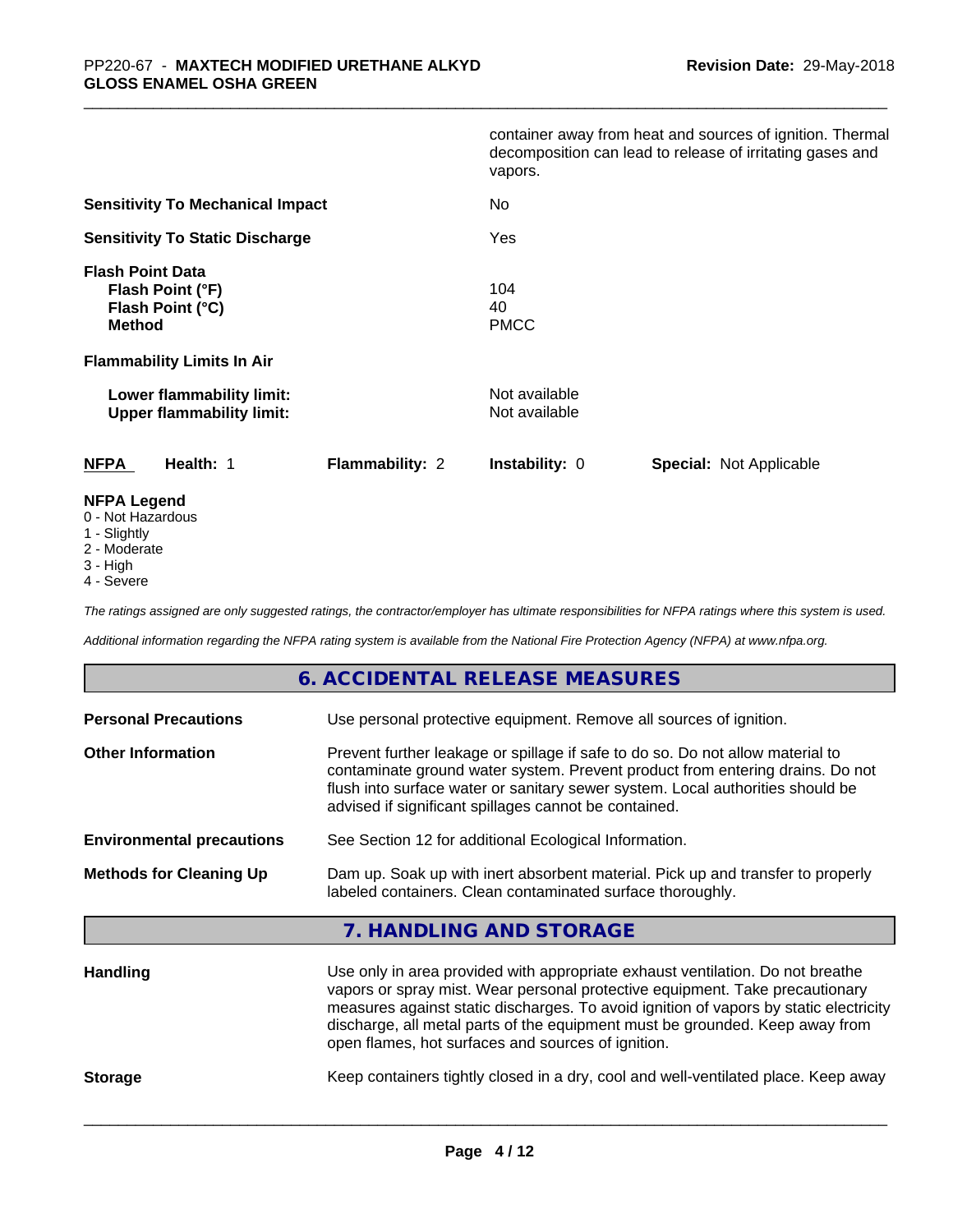from heat. Keep away from open flames, hot surfaces and sources of ignition. Keep in properly labeled containers. Keep out of the reach of children.

 **DANGER** - Rags, steel wool or waste soaked with this product may spontaneously catch fire if improperly discarded. Immediately after use, place rags, steel wool or waste in a sealed water-filled metal container.

**Incompatible Materials Incompatible with strong acids and bases and strong oxidizing agents.** 

## **8. EXPOSURE CONTROLS / PERSONAL PROTECTION**

#### **Exposure Limits**

| <b>Chemical name</b> | <b>ACGIH TLV</b>          | <b>OSHA PEL</b>              |
|----------------------|---------------------------|------------------------------|
| Stoddard solvent     | 100 ppm - TWA             | 500 ppm - TWA                |
|                      |                           | 2900 mg/m <sup>3</sup> - TWA |
| Limestone            | N/E                       | 15 mg/m <sup>3</sup> - TWA   |
|                      |                           | $5 \text{ mg/m}^3$ - TWA     |
| Kaolin               | 2 mg/m <sup>3</sup> - TWA | 15 mg/m <sup>3</sup> - TWA   |
|                      |                           | $5 \text{ mg/m}^3$ - TWA     |
| Titanium dioxide     | 10 mg/m $3$ - TWA         | 15 mg/m <sup>3</sup> - TWA   |
| Ethyl benzene        | 20 ppm - TWA              | 100 ppm - TWA                |
|                      |                           | 435 mg/m <sup>3</sup> - TWA  |

#### **Legend**

ACGIH - American Conference of Governmental Industrial Hygienists Exposure Limits OSHA - Occupational Safety & Health Administration Exposure Limits N/E - Not Established

**Engineering Measures** Ensure adequate ventilation, especially in confined areas.

## **Personal Protective Equipment**

| <b>Eye/Face Protection</b><br><b>Skin Protection</b><br><b>Respiratory Protection</b> | Safety glasses with side-shields.<br>Long sleeved clothing. Protective gloves.<br>In operations where exposure limits are exceeded, use a NIOSH approved<br>respirator that has been selected by a technically qualified person for the specific<br>work conditions. When spraying the product or applying in confined areas, wear a<br>NIOSH approved respirator specified for paint spray or organic vapors. |
|---------------------------------------------------------------------------------------|----------------------------------------------------------------------------------------------------------------------------------------------------------------------------------------------------------------------------------------------------------------------------------------------------------------------------------------------------------------------------------------------------------------|
| <b>Hygiene Measures</b>                                                               | Avoid contact with skin, eyes and clothing. Remove and wash contaminated<br>clothing before re-use. Wash thoroughly after handling. When using do not eat,<br>drink or smoke.                                                                                                                                                                                                                                  |

## **9. PHYSICAL AND CHEMICAL PROPERTIES**

- **Appearance** liquid **Density (lbs/gal)** 9.00 - 9.10<br> **Specific Gravity** 1.07 - 1.09 **Specific Gravity**
- **Odor** solvent **Odor Threshold No information available No information available pH pH**  $\blacksquare$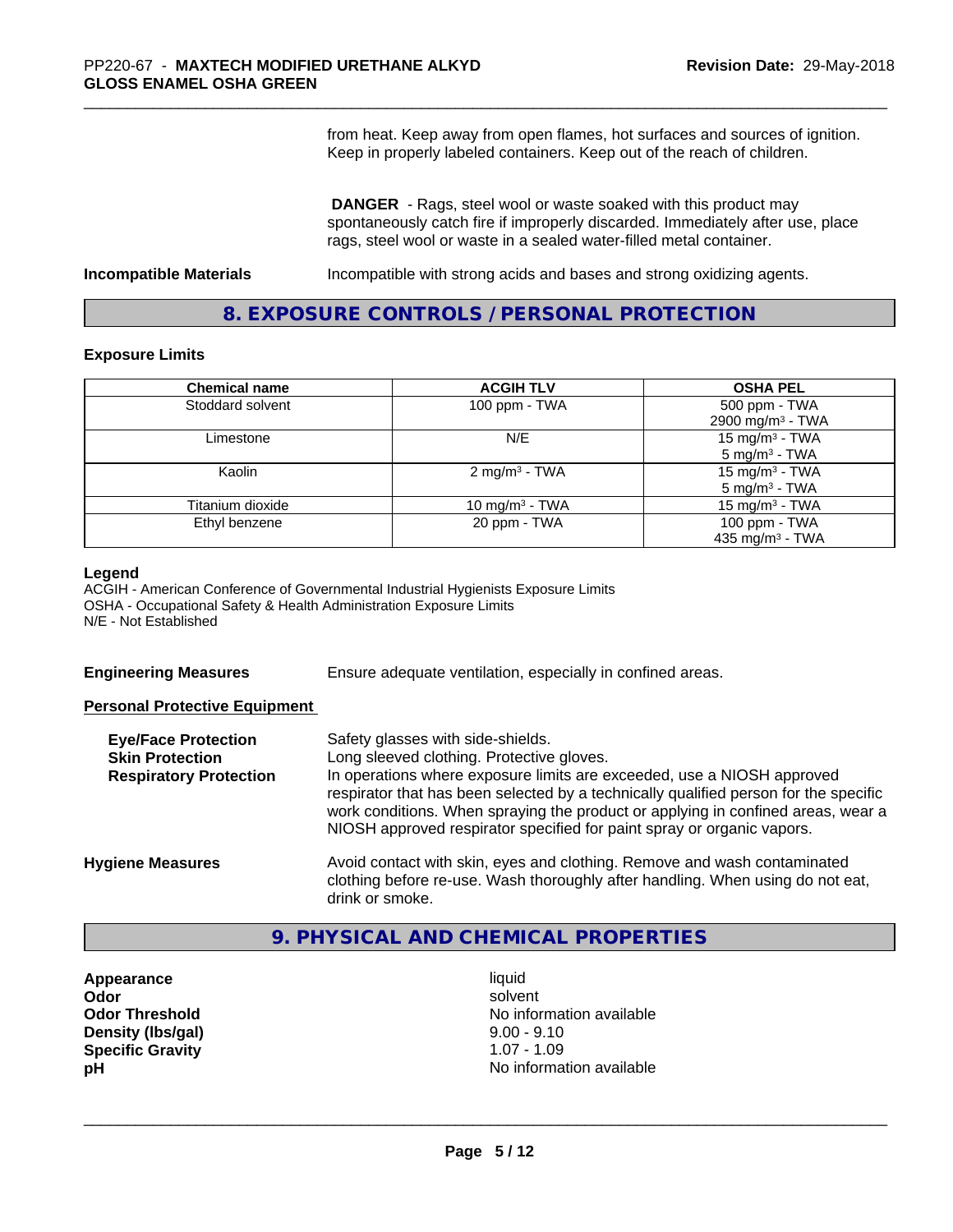**Viscosity (cps)** <br> **Viscosity (cps)** <br> **Solubility(ies)** <br> **Solubility(ies)** <br> **No** information available **Solubility(ies)**<br> **No information available**<br> **Water solubility**<br> **Water solubility Evaporation Rate No information available No information available Vapor pressure @20 °C (kPa)** No information available **Vapor density Vapor** density **Wt. % Solids** 65 - 75 **Vol. % Solids** 50 - 60 Wt. % Volatiles **Vol. % Volatiles** 40 - 50 **VOC Regulatory Limit (g/L)** <340 **Boiling Point (°F)** 279 **Boiling Point (°C)** 137<br> **Freezing Point (°F)** No i **Freezing Point (°C)** No information available **Flash Point (°F)** 104<br> **Flash Point (°C)** 104<br>
104 **Flash Point (°C) Method** PMCC **Flammability (solid, gas)** Not applicable **Upper flammability limit:** No information available **Lower flammability limit:**  $\qquad \qquad \qquad$  No information available **Autoignition Temperature (°F)** No information available **Autoignition Temperature (°C)** No information available **Decomposition Temperature (°F)** No information available **Decomposition Temperature (°C)**<br> **Partition coefficient**<br> **Partition coefficient**<br> **No** information available

**No information available No information available No information available** 

## **10. STABILITY AND REACTIVITY**

| <b>Reactivity</b>                       | Not Applicable                                                                           |
|-----------------------------------------|------------------------------------------------------------------------------------------|
| <b>Chemical Stability</b>               | Stable under normal conditions. Hazardous polymerisation<br>does not occur.              |
| <b>Conditions to avoid</b>              | Keep away from open flames, hot surfaces, static<br>electricity and sources of ignition. |
| <b>Incompatible Materials</b>           | Incompatible with strong acids and bases and strong<br>oxidizing agents.                 |
| <b>Hazardous Decomposition Products</b> | Thermal decomposition can lead to release of irritating<br>gases and vapors.             |
| Possibility of hazardous reactions      | None under normal conditions of use.                                                     |

## **11. TOXICOLOGICAL INFORMATION**

**Product Information**

#### **Information on likely routes of exposure**

**Principal Routes of Exposure** Eye contact, skin contact and inhalation.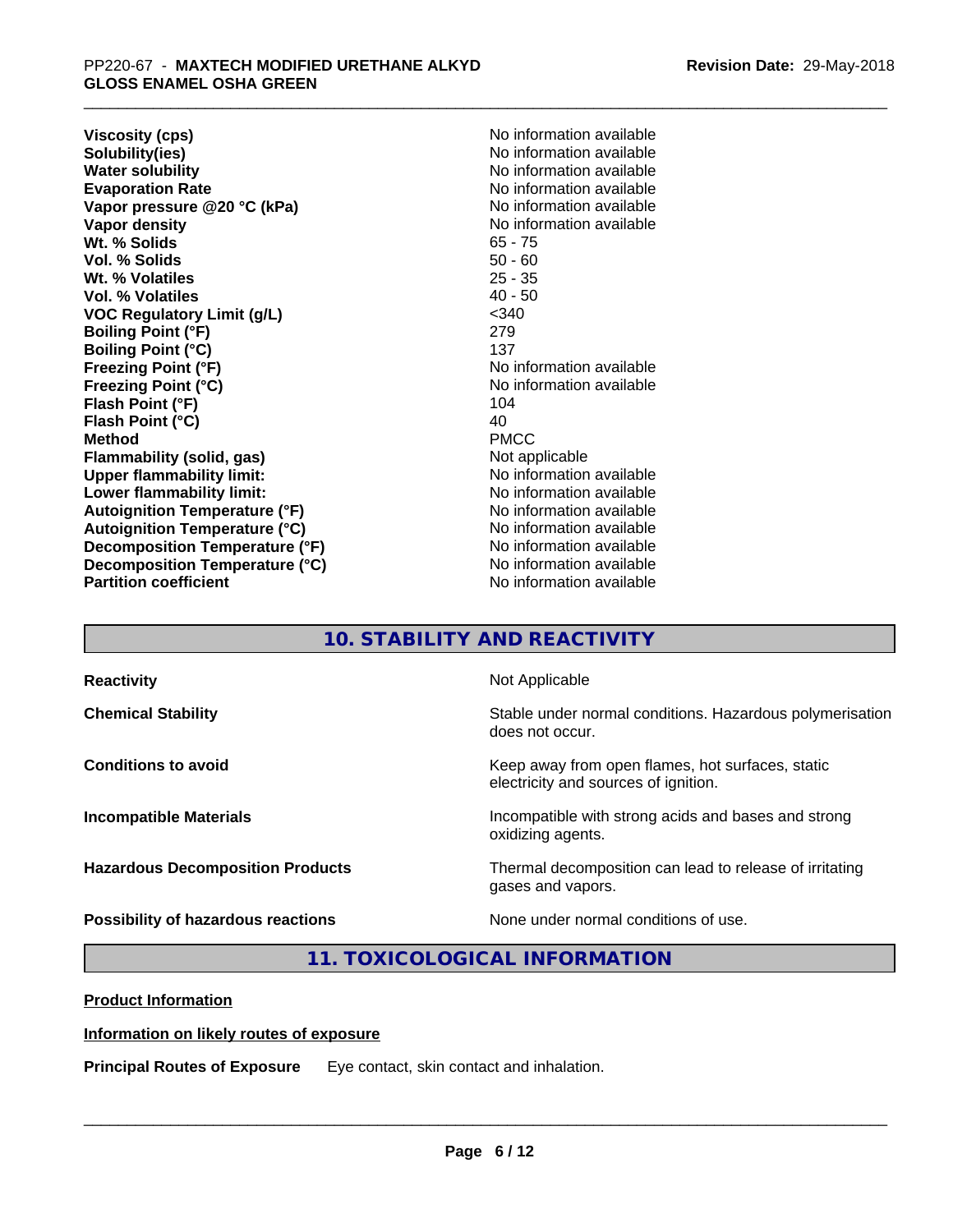## **Acute Toxicity**

| <b>Product Information</b>      | Repeated or prolonged exposure to organic solvents may lead to permanent brain<br>and nervous system damage. Intentional misuse by deliberately concentrating and<br>inhaling vapors may be harmful or fatal.                        |
|---------------------------------|--------------------------------------------------------------------------------------------------------------------------------------------------------------------------------------------------------------------------------------|
|                                 | Symptoms related to the physical, chemical and toxicological characteristics                                                                                                                                                         |
| <b>Symptoms</b>                 | No information available.                                                                                                                                                                                                            |
|                                 | Delayed and immediate effects as well as chronic effects from short and long-term exposure                                                                                                                                           |
| Eye contact                     | Contact with eyes may cause irritation.                                                                                                                                                                                              |
| <b>Skin contact</b>             | May cause skin irritation and/or dermatitis. Prolonged skin contact may defat the<br>skin and produce dermatitis.                                                                                                                    |
| Ingestion                       | Ingestion may cause irritation to mucous membranes. Small amounts of this<br>product aspirated into the respiratory system during ingestion or vomiting may<br>cause mild to severe pulmonary injury, possibly progressing to death. |
| <b>Inhalation</b>               | High vapor / aerosol concentrations are irritating to the eyes, nose, throat and<br>lungs and may cause headaches, dizziness, drowsiness, unconsciousness, and<br>other central nervous system effects.                              |
| <b>Sensitization</b>            | May cause an allergic skin reaction.                                                                                                                                                                                                 |
| <b>Neurological Effects</b>     | No information available.                                                                                                                                                                                                            |
| <b>Mutagenic Effects</b>        | No information available.                                                                                                                                                                                                            |
| <b>Reproductive Effects</b>     | No information available.                                                                                                                                                                                                            |
| <b>Developmental Effects</b>    | No information available.                                                                                                                                                                                                            |
| <b>Target organ effects</b>     | No information available.                                                                                                                                                                                                            |
| <b>STOT - repeated exposure</b> | No information available.                                                                                                                                                                                                            |
| <b>STOT - single exposure</b>   | No information available.                                                                                                                                                                                                            |
| Other adverse effects           | No information available.                                                                                                                                                                                                            |
| <b>Aspiration Hazard</b>        | May be harmful if swallowed and enters airways. Small amounts of this product<br>aspirated into the respiratory system during ingestion or vomiting may cause mild<br>to severe pulmonary injury, possibly progressing to death.     |

#### **Numerical measures of toxicity**

**The following values are calculated based on chapter 3.1 of the GHS document**

| ATEmix (oral)                 | 91134 mg/kg |
|-------------------------------|-------------|
| <b>ATEmix (dermal)</b>        | 76675 mg/kg |
| ATEmix (inhalation-dust/mist) | 132.1 ma/L  |

## **Component Information**

#### **Acute Toxicity**

Stoddard solvent LD50 Oral: > 5,000 mg/kg (Rat) LD50 Dermal: > 3160 mg/kg (Rabbit) LC50 Inhalation (Vapor): > 6.1 mg/L (Rat) **Kaolin**  $\frac{1}{2}$ LD50 Oral: > 5000 mg/kg (Rat) Titanium dioxide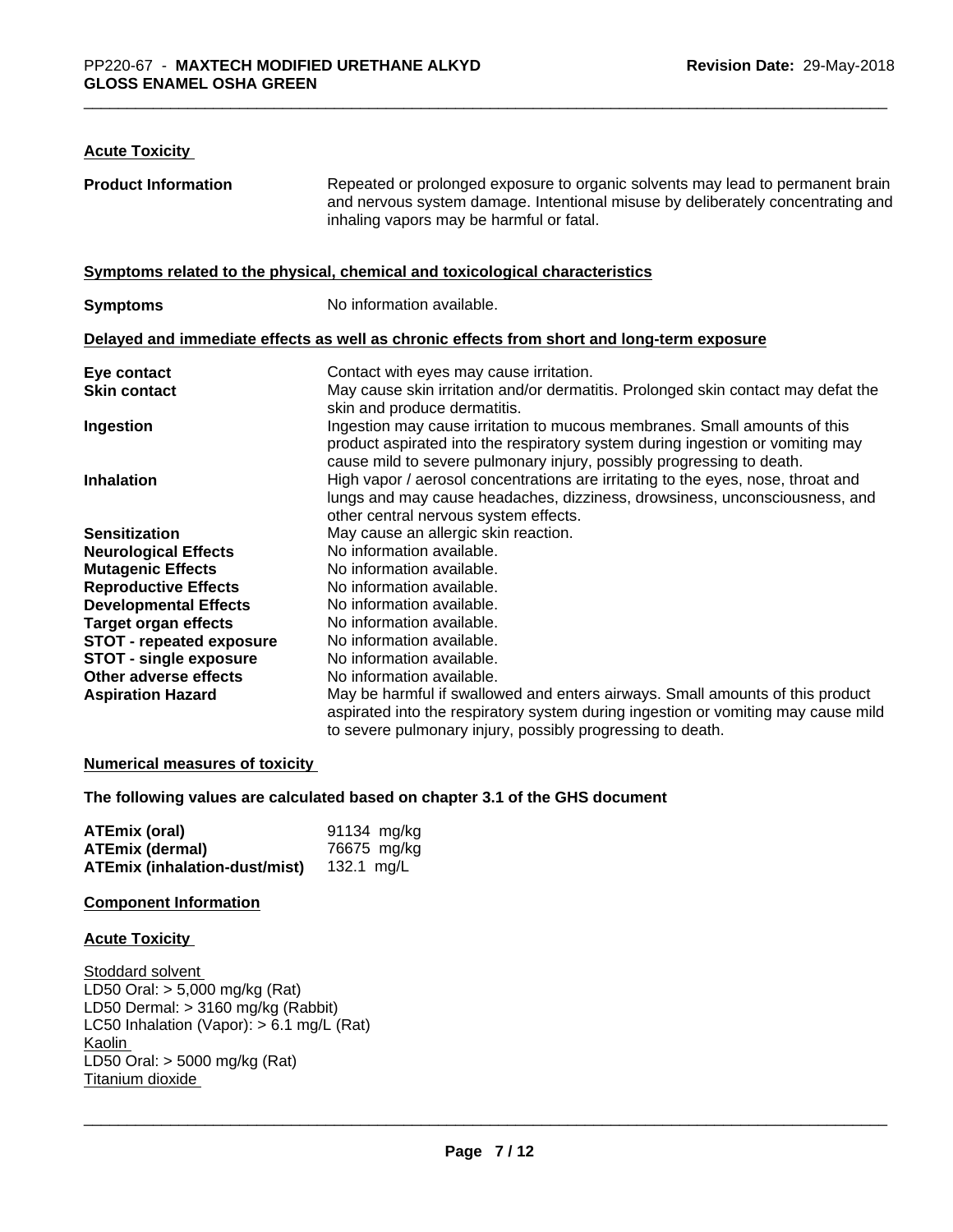LD50 Oral: > 10000 mg/kg (Rat) Solvent naphtha, petroleum, light aromatic LD50 Oral: 8400 mg/kg (Rat) 1,2,4-Trimethylbenzene LD50 Oral: 5000 mg/kg (Rat) LC50 Inhalation (Vapor): 18000 mg/m<sup>3</sup> (Rat, 4 hr.) Methyl ethyl ketoxime LD50 Oral: 930 mg/kg (Rat) LD50 Dermal: 200 µL/kg (Rabbit) LC50 Inhalation (Vapor): > 4.8 mg/L (Rat) Ethyl benzene LD50 Oral: mg/kg (Rat) LD50 Dermal: > mg/kg (Rabbit) LC50 Inhalation (Vapor): mg/m<sup>3</sup> (Rat, 2 hr.)

## **Carcinogenicity**

*The information below indicateswhether each agency has listed any ingredient as a carcinogen:.*

| <b>Chemical name</b>         | <b>IARC</b>         | <b>NTP</b> | <b>OSHA</b> |
|------------------------------|---------------------|------------|-------------|
|                              | 2B - Possible Human |            | Listed      |
| Titanium dioxide             | Carcinogen          |            |             |
|                              | 2B - Possible Human |            | Listed      |
| Cobalt bis(2-ethylhexanoate) | Carcinogen          |            |             |
|                              | 2B - Possible Human |            | Listed      |
| Ethyl benzene                | Carcinogen          |            |             |

• Although IARC has classified titanium dioxide as possibly carcinogenic to humans (2B), their summary concludes: "No significant exposure to titanium dioxide is thought to occur during the use of products in which titanium dioxide is bound to other materials, such as paint."

• Cobalt and cobalt compounds are listed as possible human carcinogens by IARC (2B). However, there is inadequate evidence of the carcinogenicity of cobalt and cobalt compounds in humans.

#### **Legend**

IARC - International Agency for Research on Cancer NTP - National Toxicity Program OSHA - Occupational Safety & Health Administration

## **12. ECOLOGICAL INFORMATION**

## **Ecotoxicity Effects**

The environmental impact of this product has not been fully investigated.

## **Product Information**

#### **Acute Toxicity to Fish**

No information available

#### **Acute Toxicity to Aquatic Invertebrates**

No information available

#### **Acute Toxicity to Aquatic Plants**

No information available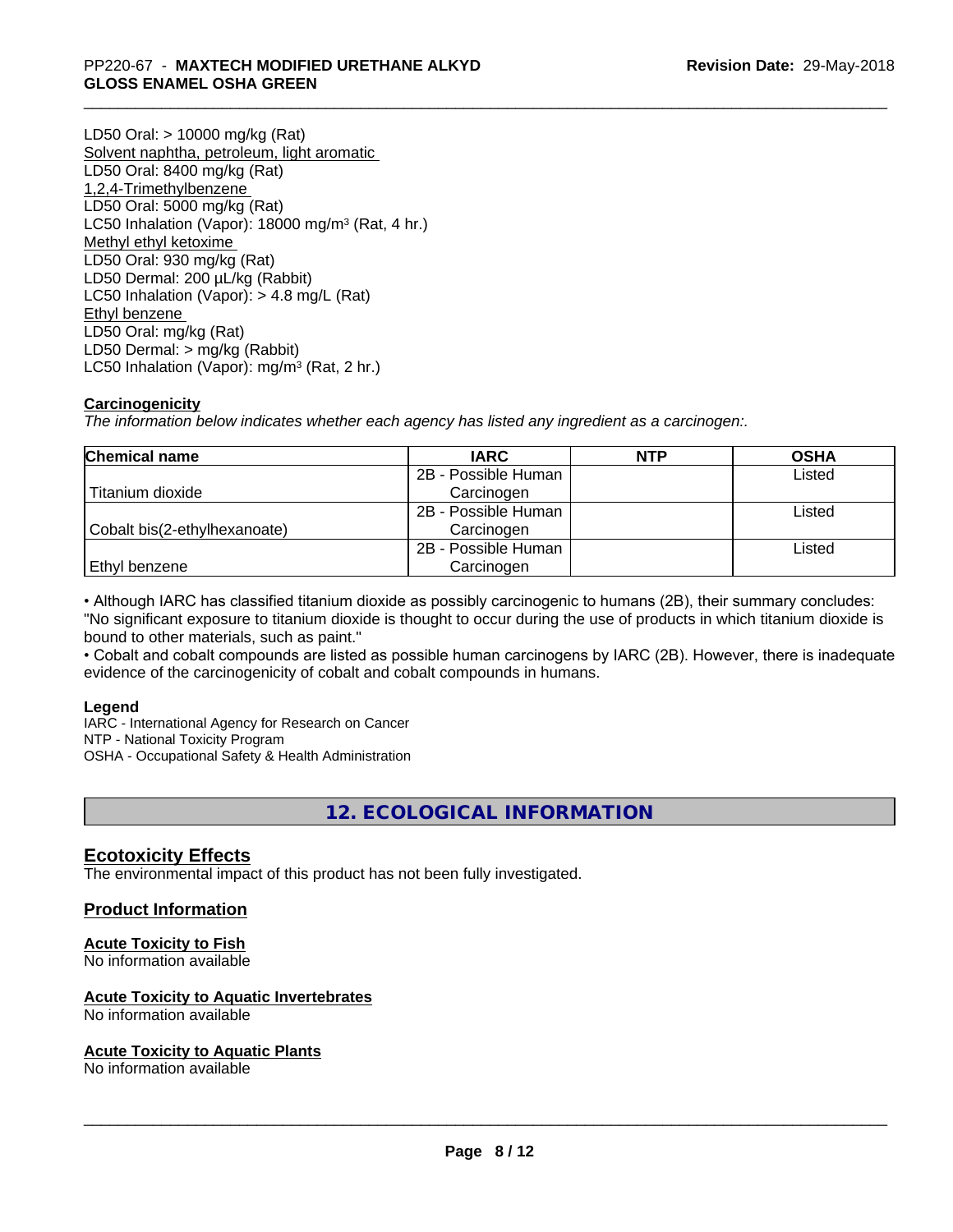#### **Persistence / Degradability**

No information available.

## **Bioaccumulation**

No information available.

## **Mobility in Environmental Media**

No information available.

**Ozone** No information available

### **Component Information**

#### **Acute Toxicity to Fish**

Titanium dioxide  $LC50: > 1000$  mg/L (Fathead Minnow - 96 hr.) Methyl ethyl ketoxime LC50: 48 mg/L (Bluegill sunfish - 96 hr.) Ethyl benzene LC50: 12.1 mg/L (Fathead Minnow - 96 hr.)

## **Acute Toxicity to Aquatic Invertebrates**

Methyl ethyl ketoxime EC50: 750 mg/L (Daphnia magna - 48 hr.) Ethyl benzene EC50: 1.8 mg/L (Daphnia magna - 48 hr.)

#### **Acute Toxicity to Aquatic Plants**

Ethyl benzene EC50: 4.6 mg/L (Green algae (Scenedesmus subspicatus), 72 hrs.)

|                                | 13. DISPOSAL CONSIDERATIONS                                                                                                                                                                                               |
|--------------------------------|---------------------------------------------------------------------------------------------------------------------------------------------------------------------------------------------------------------------------|
| <b>Waste Disposal Method</b>   | Dispose of in accordance with federal, state, and local regulations. Local<br>requirements may vary, consult your sanitation department or state-designated<br>environmental protection agency for more disposal options. |
| <b>Empty Container Warning</b> | Emptied containers may retain product residue. Follow label warnings even after<br>container is emptied. Residual vapors may explode on ignition.                                                                         |
|                                | 14. TRANSPORT INFORMATION                                                                                                                                                                                                 |

#### **DOT**

**Proper Shipping Name** PAINT **Hazard class** 3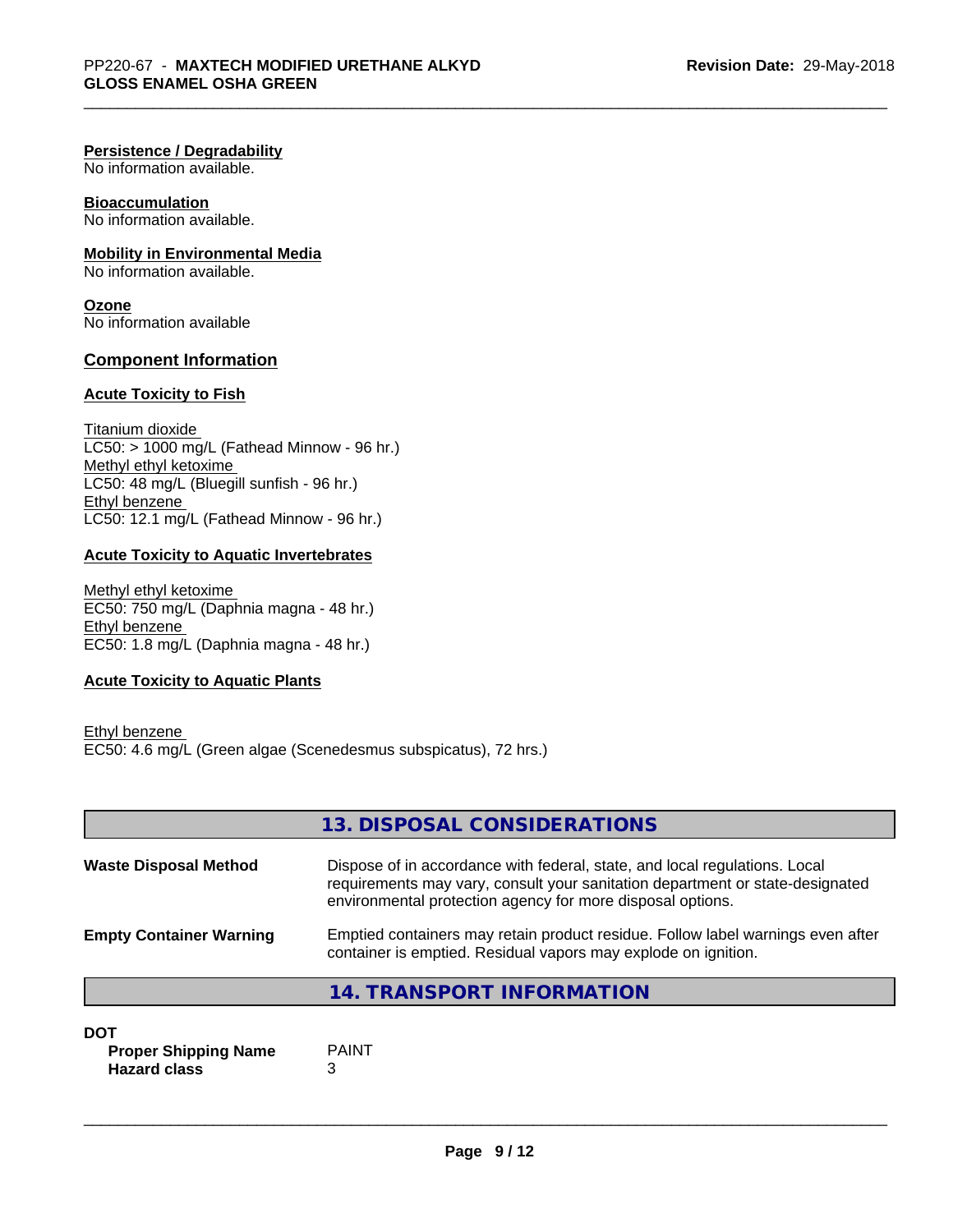| UN-No.               | UN1263                                                     |
|----------------------|------------------------------------------------------------|
| <b>Packing Group</b> | Ш                                                          |
| <b>Description</b>   | UN1263, PAINT, 3, III, Marine Pollutant (Stoddard solvent) |

In the US this material may be reclassified as a Combustible Liquid and is not regulated in containers of less than 119 gallons (450 liters) via surface transportation (refer to 49CFR173.120(b)(2) for further information).

| <b>ICAO/IATA</b> | Contact the preparer for further information. |
|------------------|-----------------------------------------------|
|                  |                                               |

| IMDG / IMO | Contact the preparer for further information. |  |
|------------|-----------------------------------------------|--|
|------------|-----------------------------------------------|--|

## **15. REGULATORY INFORMATION**

## **International Inventories**

| <b>TSCA: United States</b> | Yes - All components are listed or exempt. |
|----------------------------|--------------------------------------------|
| <b>DSL: Canada</b>         | Yes - All components are listed or exempt. |

## **Federal Regulations**

#### **SARA 311/312 hazardous categorization**

| Acute health hazard               | Yes |  |
|-----------------------------------|-----|--|
| Chronic Health Hazard             | Yes |  |
| Fire hazard                       | Yes |  |
| Sudden release of pressure hazard | Nο  |  |
| Reactive Hazard                   | N٥  |  |

#### **SARA 313**

Section 313 of Title III of the Superfund Amendments and Reauthorization Act of 1986 (SARA). This product contains a chemical or chemicals which are subject to the reporting requirements of the Act and Title 40 of the Code of Federal Regulations, Part 372:

| Chemical name          | <b>CAS No.</b> | Weight-% | <b>CERCLA/SARA 313</b><br>(de minimis concentration) |
|------------------------|----------------|----------|------------------------------------------------------|
| 1,2,4-Trimethylbenzene | 95-63-6        | ∼        |                                                      |
| Ethyl benzene          | 100-41-4       | 0.5      |                                                      |

#### **Clean Air Act,Section 112 Hazardous Air Pollutants (HAPs) (see 40 CFR 61)** This product contains the following HAPs:

| <b>Chemical name</b> | CAS No.  | Weight-% | <b>Hazardous Air Pollutant</b> |
|----------------------|----------|----------|--------------------------------|
| Ethyl benzene        | 100-41-4 | 0.5      | (HAP)<br>_isted                |

# **US State Regulations**

## **California Proposition 65**

**A** WARNING: Cancer and Reproductive Harm– www.P65warnings.ca.gov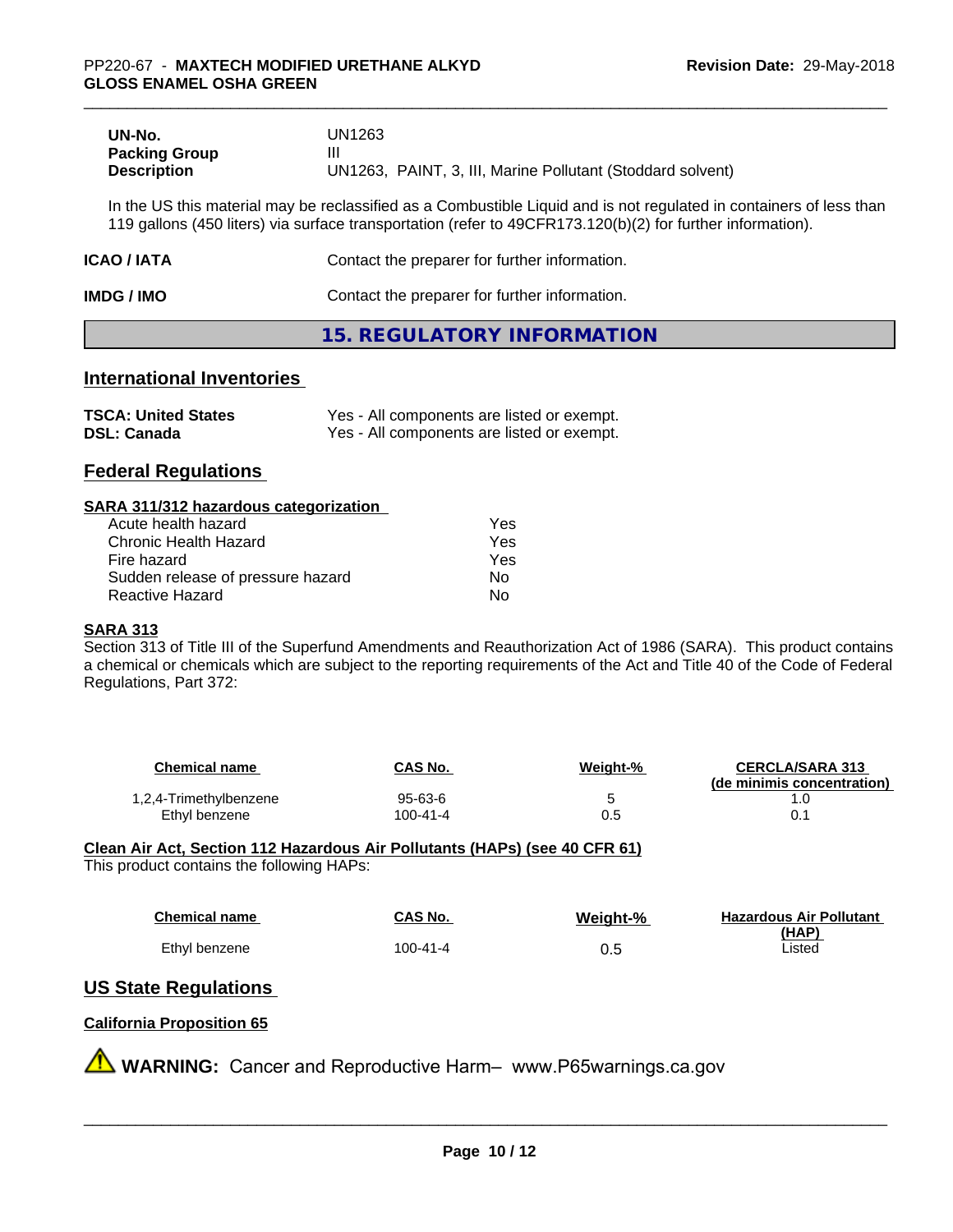#### **State Right-to-Know**

| <b>Chemical name</b>   | <b>Massachusetts</b> | <b>New Jersey</b> | Pennsylvania |
|------------------------|----------------------|-------------------|--------------|
| Stoddard solvent       |                      |                   |              |
| Limestone              |                      |                   |              |
| Kaolin                 |                      |                   |              |
| Titanium dioxide       |                      |                   |              |
| 1.2.4-Trimethylbenzene |                      |                   |              |

#### **Legend**

X - Listed

## **16. OTHER INFORMATION**

**HMIS** - **Health:** 1\* **Flammability:** 2 **Reactivity:** 0 **PPE:** -

#### **HMIS Legend**

- 0 Minimal Hazard
- 1 Slight Hazard
- 2 Moderate Hazard
- 3 Serious Hazard
- 4 Severe Hazard
- \* Chronic Hazard
- X Consult your supervisor or S.O.P. for "Special" handling instructions.

*Note: The PPE rating has intentionally been left blank. Choose appropriate PPE that will protect employees from the hazards the material will present under the actual normal conditions of use.*

*Caution: HMISÒ ratings are based on a 0-4 rating scale, with 0 representing minimal hazards or risks, and 4 representing significant hazards or risks. Although HMISÒ ratings are not required on MSDSs under 29 CFR 1910.1200, the preparer, has chosen to provide them. HMISÒ ratings are to be used only in conjunction with a fully implemented HMISÒ program by workers who have received appropriate HMISÒ training. HMISÒ is a registered trade and service mark of the NPCA. HMISÒ materials may be purchased exclusively from J. J. Keller (800) 327-6868.*

 **WARNING!** If you scrape, sand, or remove old paint, you may release lead dust. LEAD IS TOXIC. EXPOSURE TO LEAD DUST CAN CAUSE SERIOUS ILLNESS, SUCH AS BRAIN DAMAGE, ESPECIALLY IN CHILDREN. PREGNANT WOMEN SHOULD ALSO AVOID EXPOSURE.Wear a NIOSH approved respirator to control lead exposure. Clean up carefully with a HEPA vacuum and a wet mop. Before you start, find out how to protect yourself and your family by contacting the National Lead Information Hotline at 1-800-424-LEAD or log on to www.epa.gov/lead.

| <b>Prepared By</b>      | <b>Product Stewardship Department</b><br>Benjamin Moore & Co.<br>101 Paragon Drive<br>Montvale, NJ 07645<br>800-225-5554 |
|-------------------------|--------------------------------------------------------------------------------------------------------------------------|
| <b>Revision Date:</b>   | 29-May-2018                                                                                                              |
| <b>Revision Summary</b> | Not available                                                                                                            |

#### Disclaimer

The information contained herein is presented in good faith and believed to be accurate as of the effective date shown